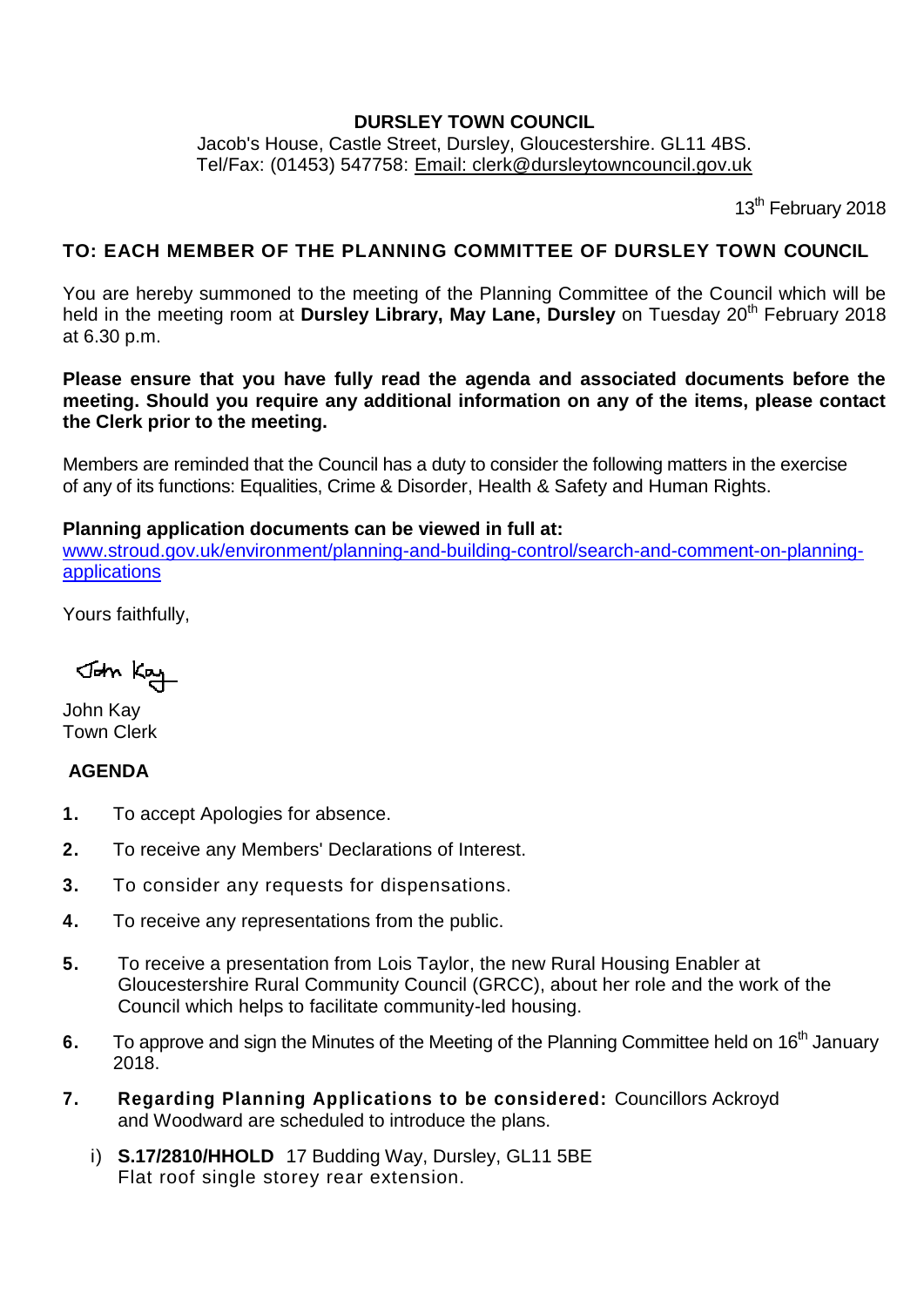- ii) **S.18/0050/REM** Littlecombe Zone K2 Lister Road, Dursley Reserved Matters approval for 150 dwelling and 73.2sqm of retail floorspace in Zone C, including details access, landscaping, associated earthworks and drainage infrastructure from Planning Application S.15/0476/OUT.
- iii) **S.18/0030/LBC** 21 May Lane, Dursley, GL11 4JW Erection of sign to the front and rear, displaying the name of the business and to notify visitors of the car parking rules.
- iv) **S.18/0075/LBC** Broadwell Tavern, Broadwell, Water Street, Dursley GL11 4JE Internal and external works.
- v) **S.18/0062/REM** 18 Woodmancote, Dursley, GL11 4AF Reserved matters application for landscaping design only following permission S.16/1232/OUT.
- vi) **S.18/0257/VAR** Lane North East of. Draycott, Cam Variation of condition 15 from planning application S.15/2804/OUT – The condition requires upgrades to the Box Road junction.

# **8. Consideration of Licensing Applications:**

None at the time of the agenda.

#### **9. Regarding Planning Matters in General:**

i) **Notifications (incl. Discharge of conditions/certificates/permitted development):** 

None at the time of the agenda.

#### ii) **Notification of Planning Permissions**:

**S.17/2554/HHOLD** 13 Cambridge Avenue, Dursley, GL11 4AU Build a porch onto the front of property.

**S.17/2253/FUL** Land Opposite 1 First Avenue Dursley Erection of two bed dwelling.

**S.17/2735/HHOLD** 6 Yellow Hundred Close, Dursley, GL11 5BA Proposed porch extension.

**S.17/2723/DISCON** Land At Littlecombe, Lister Road, Dursley Discharge of conditions 18 (Dust) and 31 (Construction method Statement) from permission of the application S.15/0476/OUT. (375744-198672).

**S.17/2623/DISCON** Land Adjacent The Hollies Care Home, Drake Lane, Dursley Discharge of conditions 3 (Contaminated Land), 4 (CEMP), 5 (Ecology), 6 (Drainage Strategy), 8 (Exeedable Flows) and 9 (Construction Method Statement) from Full Planning Application S.17/1050/FUL.